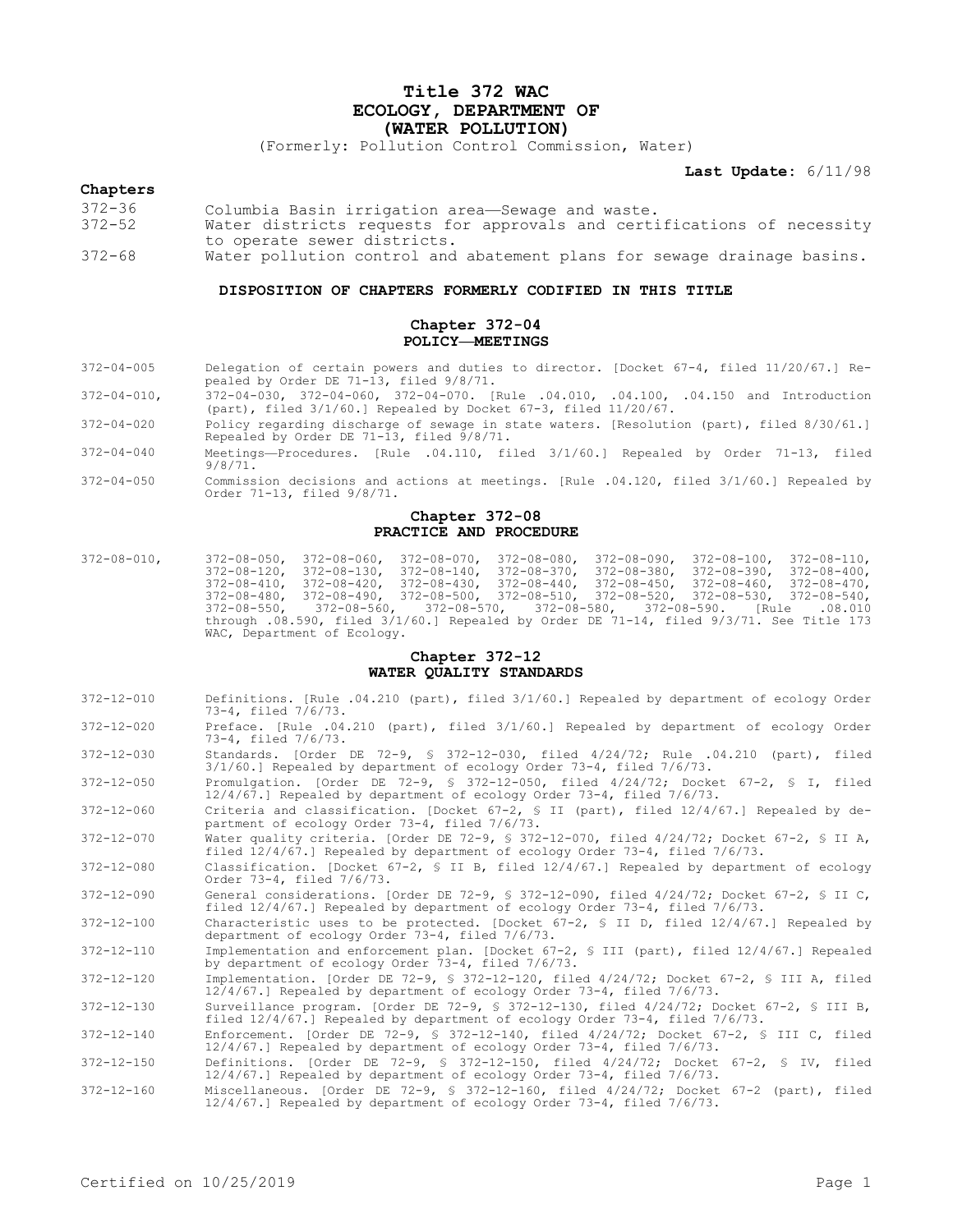## **Chapter 372-16 DISPOSAL OF INDUSTRIAL WASTE**

372-16-010, through 372-16-190. [Rule .04.220, adopted 8/2/50.] Repealed by Docket 67-3 (part), filed 11/20/67.

# **Chapter 372-20 PUBLIC SEWAGE AND INDUSTRIAL WASTE WORKS**

- 372-20-005 Sewage works design guide. [Rule .04.221, adopted 12/3/53.] Repealed by WSR 79-02-033 (Order DE 78-10), filed 1/23/79. Statutory Authority: RCW 90.48.110. Later promulgation, see chapter 173-240 WAC. See also chapter 248-92 WAC.
- 372-20-010 Definitions. [Rule .04.233, adopted 12/3/53.] Repealed by WSR 79-02-033 (Order DE 78-10), filed 1/23/79. Statutory Authority: RCW 90.48.110. Later promulgation, see chapter 173-240 WAC. See also chapter 248-92 WAC.

372-20-020 All plans may be submitted to pollution control commission. [Rule .04.230 (part), adopted 12/3/53.] Repealed by WSR 79-02-033 (Order DE 78-10), filed 1/23/79. Statutory Authority: RCW 90.48.110. Later promulgation, see chapter 173-240 WAC. See also chapter 248-92 WAC.

- 372-20-025 Law relating to approval of comprehensive plan for sewer districts. [Rule .04.238, adopted 12/3/53.] Repealed by WSR 79-02-033 (Order DE 78-10), filed 1/23/79. Statutory Authority: RCW 90.48.110. Later promulgation, see chapter 173-240 WAC. See also chapter 248-92 WAC.
- 372-20-030 Plan requirements generally—Sewerage systems. [Rule .04.230 (part), adopted 12/3/53.] Repealed by WSR 79-02-033 (Order DE 78-10), filed 1/23/79. Statutory Authority: RCW 90.48.110. Later promulgation, see chapter 173-240 WAC. See also chapter 248-92 WAC.
- 372-20-040 Plan requirements generally—Sewage treatment works. [Rule .04.230 (part), adopted 12/3/53.] Repealed by WSR 79-02-033 (Order DE 78-10), filed 1/23/79. Statutory Authority: RCW 90.48.110. Later promulgation, see chapter 173-240 WAC. See also chapter 248-92 WAC.
- 372-20-050 Inspection of systems and plants during construction. [Rule .04.230 (part), adopted 12/3/53.] Repealed by WSR 79-02-033 (Order DE 78-10), filed 1/23/79. Statutory Authority: RCW 90.48.110. Later promulgation, see chapter 173-240 WAC. See also chapter 248-92 WAC.
- 372-20-055 Compliance with RCW 90.48.110. [Rule .04.230 (part), adopted 12/3/53.] Repealed by WSR 79-02-033 (Order DE 78-10), filed 1/23/79. Statutory Authority: RCW 90.48.110. Later promulgation, see chapter 173-240 WAC. See also chapter 248-92 WAC.
- 372-20-060 Sewerage systems\*—Report, general layout map and specifications. [Rule .04.232 (part), adopted 12/3/53.] Repealed by WSR 79-02-033 (Order DE 78-10), filed 1/23/79. Statutory Authority: RCW 90.48.110. Later promulgation, see chapter 173-240 WAC. See also chapter 248-92 WAC.
- 372-20-070 Sewage treatment works\*—Reports and plans to PCC. [Rule .04.232 (part), adopted 12/3/53.] Repealed by WSR 79-02-033 (Order DE 78-10), filed 1/23/79. Statutory Authority: RCW 90.48.110. Later promulgation, see chapter 173-240 WAC. See also chapter 248-92 WAC.
- 372-20-080 Requirements for engineers. [Rule .04.232 (part), adopted 12/3/53.] Repealed by WSR 79-02-033 (Order DE 78-10), filed 1/23/79. Statutory Authority: RCW 90.48.110. Later promulgation, see chapter 173-240 WAC. See also chapter 248-92 WAC.
- 372-20-090 The operation of sewage treatment plants. [Rule .04.232 (part), adopted 12/3/53.] Repealed by WSR 79-02-033 (Order DE 78-10), filed 1/23/79. Statutory Authority: RCW 90.48.110. Later promulgation, see chapter 173-240 WAC. See also chapter 248-92 WAC.
- 372-20-100 Industrial waste treatment works—Reports and plans.\* [Rule .04.232 (part), adopted 12/3/53.] Repealed by WSR 79-02-033 (Order DE 78-10), filed 1/23/79. Statutory Authority: RCW 90.48.110. Later promulgation, see chapter 173-240 WAC. See also chapter 248-92 WAC.
- 372-20-110 Operation of industrial waste treatment plants. [Rule .04.232 (part), adopted 12/3/53.] Repealed by WSR 79-02-033 (Order DE 78-10), filed 1/23/79. Statutory Authority: RCW 90.48.110. Later promulgation, see chapter 173-240 WAC. See also chapter 248-92 WAC.

#### **Chapter 372-24**

# **PERMITS TO DISCHARGE COMMERCIAL AND INDUSTRIAL WASTES**

372-24-010 Promulgation. [Rule .04.251, promulgation, adopted 7/21/55.] Repealed by WSR 83-23-073 (Order DE 83-29), filed 11/18/83. Statutory Authority: Chapters 43.21A and 90.48 RCW. Later promulgation, see chapter 173-216 WAC.

372-24-020 Foreword. [Rule .04.250, filed 3/1/60.] Repealed by WSR 83-23-073 (Order DE 83-29), filed 11/18/83. Statutory Authority: Chapters 43.21A and 90.48 RCW.

- 372-24-030 Definitions. [Rule .04.251, § I, filed 3/1/60.] Repealed by WSR 83-23-073 (Order DE 83-29), filed 11/18/83. Statutory Authority: Chapters 43.21A and 90.48 RCW.
- 372-24-040 Operations requiring permits. [Rule .04.251, § II, filed 3/1/60.] Repealed by WSR 83-23-073 (Order DE 83-29), filed 11/18/83. Statutory Authority: Chapters 43.21A and 90.48 RCW.
- 372-24-050 Applications. [Rule .04.251, § III, filed 3/1/60.] Repealed by WSR 83-23-073 (Order DE 83-29), filed 11/18/83. Statutory Authority: Chapters 43.21A and 90.48 RCW.
- 372-24-060 Temporary permits. [Rule .04.251, § IV, filed 3/1/60.] Repealed by WSR 83-23-073 (Order DE 83-29), filed 11/18/83. Statutory Authority: Chapters 43.21A and 90.48 RCW.

372-24-070 Permanent permits. [Rule .04.251, § V, filed 3/1/60.] Repealed by WSR 83-23-073 (Order DE 83-29), filed 11/18/83. Statutory Authority: Chapters 43.21A and 90.48 RCW.

- 372-24-080 Permit forms. [Rule .04.251, § VI, filed 3/1/60.] Repealed by WSR 83-23-073 (Order DE 83-29), filed 11/18/83. Statutory Authority: Chapters 43.21A and 90.48 RCW.
- 372-24-090 Enforcement. [Rule .04.251, § VII, filed 3/1/60.] Repealed by WSR 83-23-073 (Order DE 83-29), filed 11/18/83. Statutory Authority: Chapters 43.21A and 90.48 RCW.